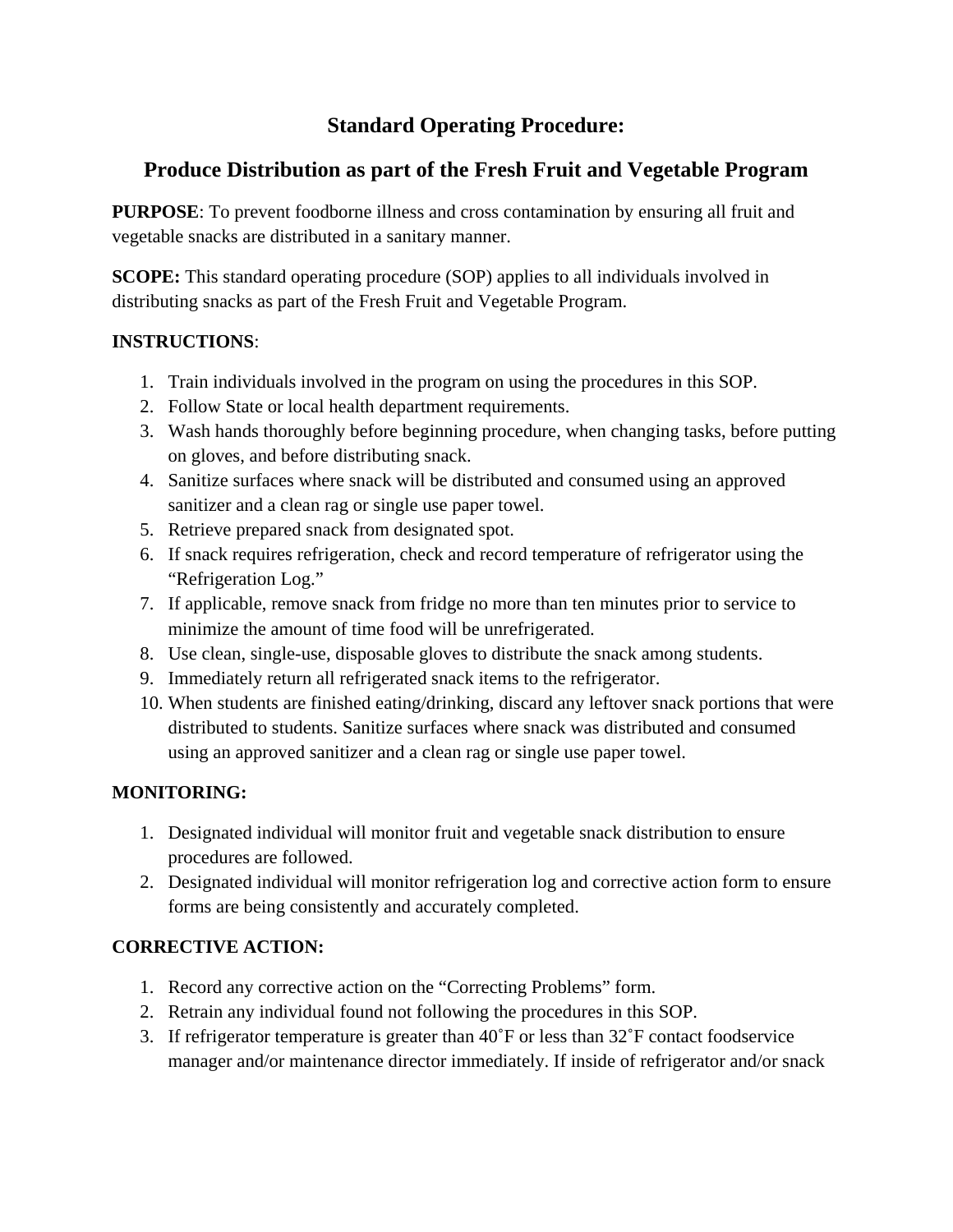#### **Standards of Operating Procedure: Produce Distribution as part of the Fresh Fruit and Vegetable Program continued**

no longer feel cool or cold to the touch, discard snacks without distributing any to students.

- 4. If cold snacks will be unrefrigerated for an extended period of time, snacks must be placed on/in ice to maintain safety of the snack. Snack must be discarded after four hours of non-refrigerated time – even if snack is on ice.
- 5. If a snack is touched with bare hands during distribution, discard snack.

## **VERIFICATION AND RECORD KEEPING:**

Individuals involved in fruit and vegetable snack distribution will record temperature of snack refrigerator, if applicable, on the "Refrigeration Log." Any corrective action taken will be recorded on the "Correcting Problems" form. Designated individual will monitor snack distribution to ensure procedures are followed. Designated individual will monitor Refrigeration Log, if applicable, and Correcting Problems form to ensure forms are being consistently and accurately completed.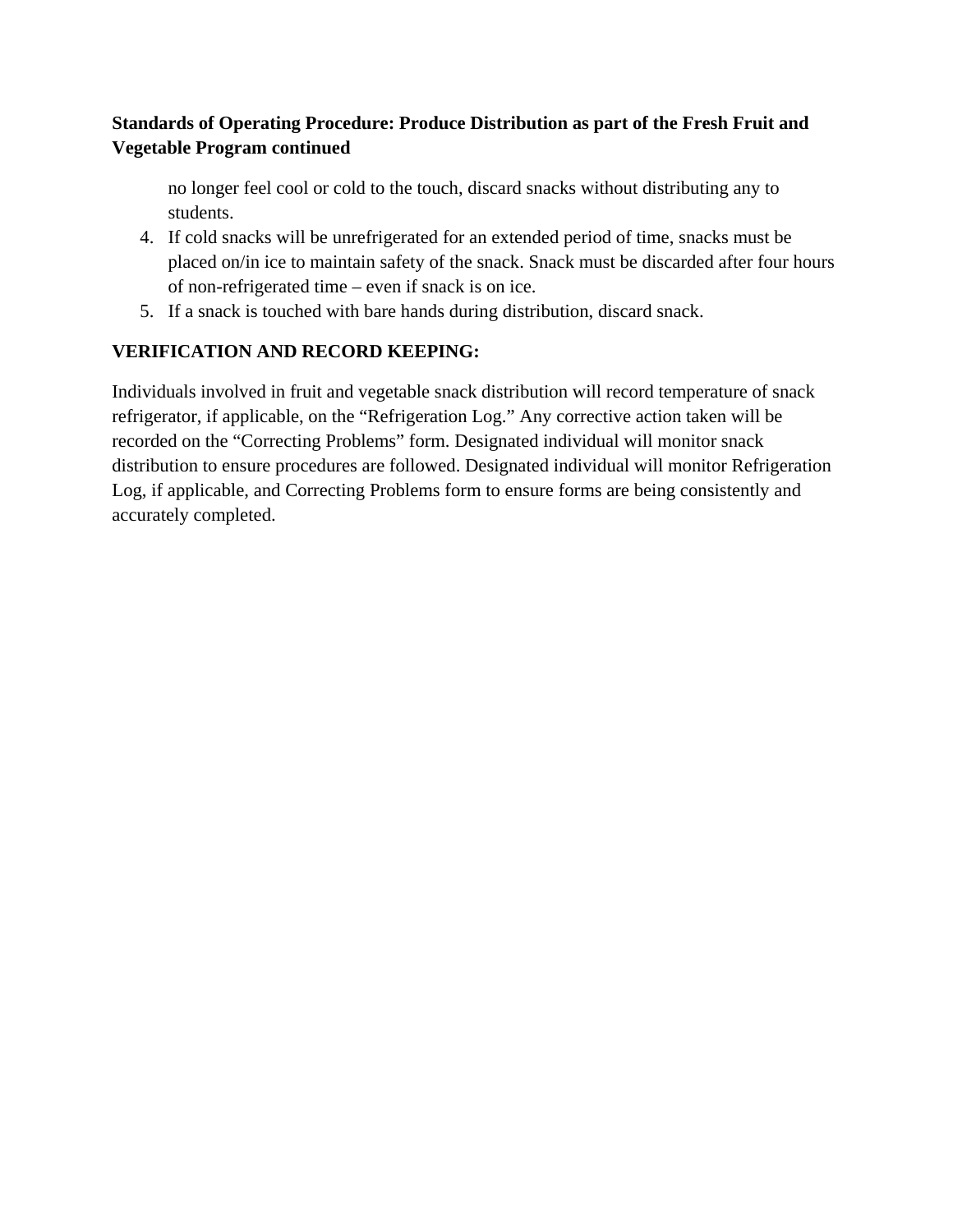# **Refrigeration Log for the Fresh Fruit and Vegetable Program**

**Instructions**: A designated individual will record the date, time, air temperature, corrective action, and initials on this log. The individual designated for monitoring will verify that individuals involved with the Fresh Fruit and Vegetable Program have taken the required temperatures by visually monitoring individuals during the produce service time and reviewing, initialing, and dating this log daily. Maintain this log for a minimum of 1 year.

| <b>Date</b> | Time | <b>Temperature</b> | <b>Initials</b> | <b>Monitor's</b><br>Initials/Date |
|-------------|------|--------------------|-----------------|-----------------------------------|
|             |      |                    |                 |                                   |
|             |      |                    |                 |                                   |
|             |      |                    |                 |                                   |
|             |      |                    |                 |                                   |
|             |      |                    |                 |                                   |
|             |      |                    |                 |                                   |
|             |      |                    |                 |                                   |
|             |      |                    |                 |                                   |
|             |      |                    |                 |                                   |
|             |      |                    |                 |                                   |
|             |      |                    |                 |                                   |
|             |      |                    |                 |                                   |
|             |      |                    |                 |                                   |
|             |      |                    |                 |                                   |
|             |      |                    |                 |                                   |
|             |      |                    |                 |                                   |
|             |      |                    |                 |                                   |
|             |      |                    |                 |                                   |
|             |      |                    |                 |                                   |
|             |      |                    |                 |                                   |
|             |      |                    |                 |                                   |
|             |      |                    |                 |                                   |
|             |      |                    |                 |                                   |
|             |      |                    |                 |                                   |
|             |      |                    |                 |                                   |
|             |      |                    |                 |                                   |
|             |      |                    |                 |                                   |
|             |      |                    |                 |                                   |
|             |      |                    |                 |                                   |
|             |      |                    |                 |                                   |
|             |      |                    |                 |                                   |